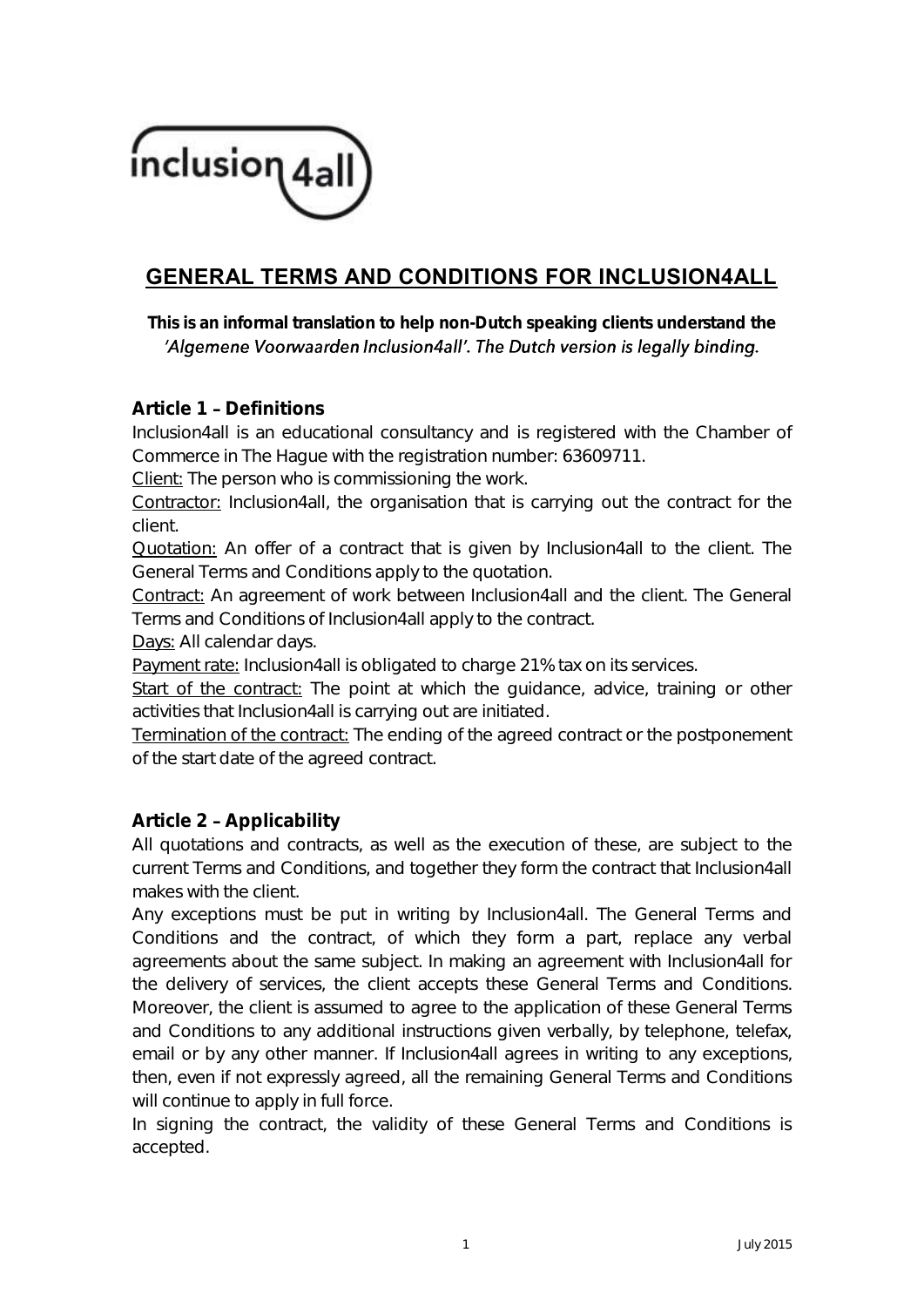

## **Article 3 - Basis for Quotations**

Inclusion4all's work quotations are based on the information that the client gives. The client guarantees that he will provide all the necessary information for the planning and carrying out of the services. On the basis of the information provided, Inclusion4all will carry out the services to the best of its ability and in accordance with best practice. Inclusion4all has a responsibility to do its best to fulfil the contract. All of Inclusion4all's quotations are without obligation. All quotations of costs, details given in brochures or other publications are without obligation, unless expressly indicated otherwise. Inclusion4all is authorised before or after entering into the contract, before taking any (further) action, to demand assurance by the client that the responsibility to pay for the services and carry out other agreed responsibilities will be met. Inclusion4all retains the right to change its prices, in particular when this is in response to compulsory (legal) regulations. In all such situations, the client will be informed.

## **Article 4 Commencement of the Contract**

The contract for services between Inclusion4all and the client is comes into effect as soon as the contract has been signed by both parties.

## Article 5 - Information-sharing

In order to carry out the contract properly and according to the agreed time frame, the client must give Inclusion4all the information it requires to provide the services in a timely way. If the information required to fulfil the contract is not given in a timely way, then Inclusion4all has the right to cancel the contract and/or invoice the client for any extra costs that arise out of the delay, at the usual rates. Inclusion4all may only request personal information from a third party if the client has given written permission for this. Inclusion4all will always give the client access to the personal details held on them, if the client requests it.

# Article 6 - Carrying out the Contract

The contract will be carried out by Inclusion4all in conjunction with the client to the best of its ability, according to its understanding of best practice.

## **Article 7 Changes to the Contract**

Should circumstances arise that affect the contract that could not have been foreseen at the start of the contract, then Inclusion4all will attempt to find a solution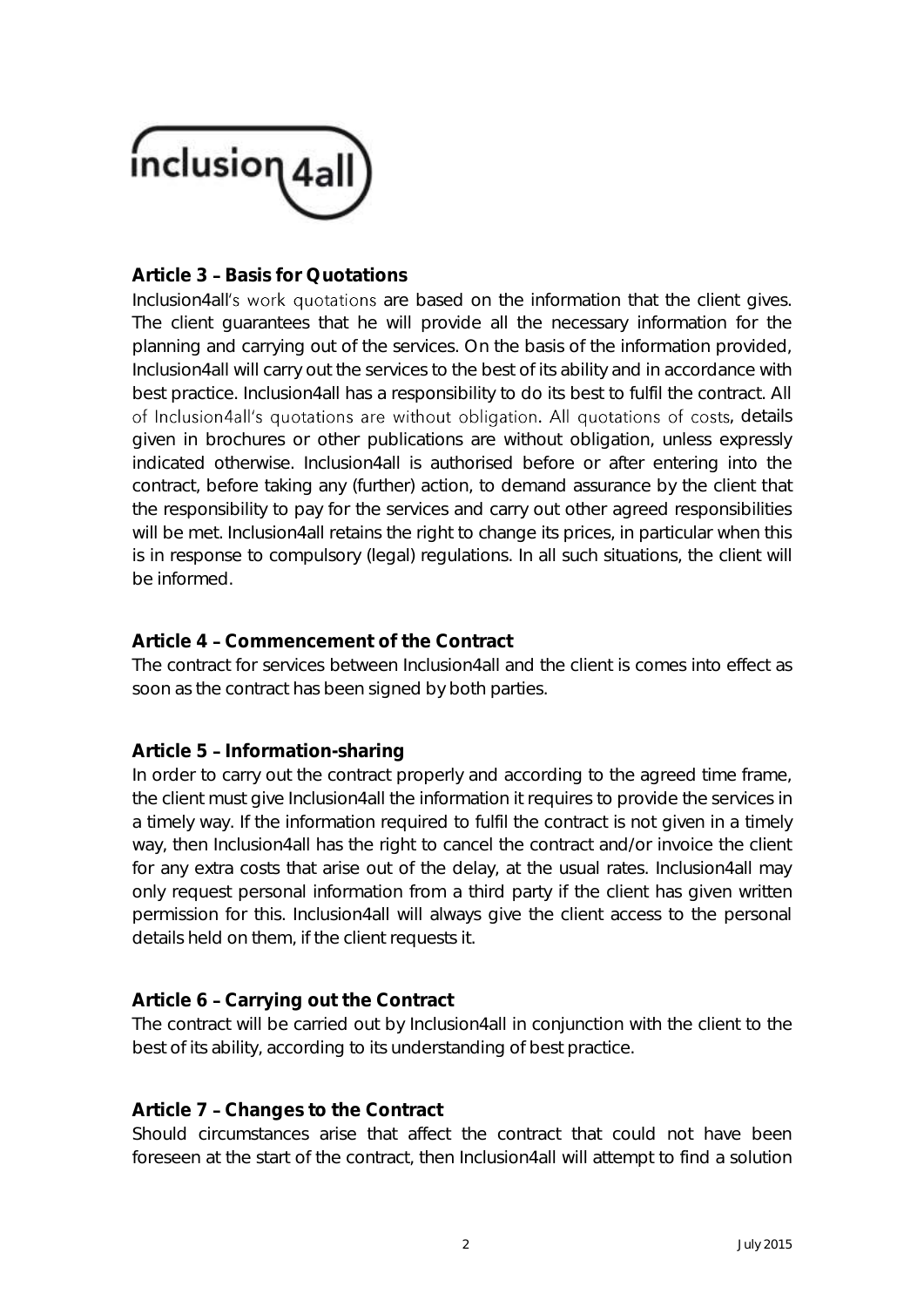

in co-operation with the client. In this situation, it may be necessary to make alterations to the contract. Inclusion4all and the client both have the right to terminate the remainder of the contract, if the changes in circumstances mean that the carrying out of the original agreement has been made considerably difficult or impossible. In this case, Article 8 in its entirety will come into force. If the contract continues, then the altered and new conditions will be added to the contract.

## **Article 8 Termination of the Contract**

If the client decides to terminate the contract, Inclusion4all has the right to charge for the reasonable costs that it has to make, or has already made, as a result of the premature termination of the contract, unless there are facts and circumstances leading to the termination that are the fault of Inclusion4all.

If Inclusion4all terminates the contract, then no costs will be charged, unless the termination is the result of the client not providing the necessary information for the service to be carried out. Inclusion4all has the right to terminate the consultancy, advice and training at any point and also to refuse to accept a client. In financial terms, the contract is completed as soon as the hours of work have been paid.

#### **Article 9 Costs**

A fee will be charged for carrying out the contract, with the addition of travel expenses and a fee to cover travel times, as agreed in the contract. Once a contract has been signed, should the client wish to make use of additional services of Inclusion4all, then these costs will be charged separately. The price list of the costs of Inclusion4all's services can be requested at any time. Inclusion4all may not charge an increased rate for its services within three months of the start of the contract.

#### Article 10 - Conditions of Payment

The fee for services that has been agreed in the contract, with the addition of travel expenses and the fee to cover travel time, must be paid within 15 days of the date of the invoice. Payment should be made by bank transfer to the bank account of Inclusion4all. If the payment is not made, then Inclusion4all can suspend its services to the client until the outstanding payment has been made in full, in accordance with Dutch law (Article 6:263 Burgelijk Wetboek). In the event of liquidation, bankruptcy, insolvency, or confiscation of goods of the client, Inclusion4all has the right to make its claim on the client immediately. If the client does not fulfil his financial obligations, then all reasonable costs made by Inclusion4all to ensure that full payment is made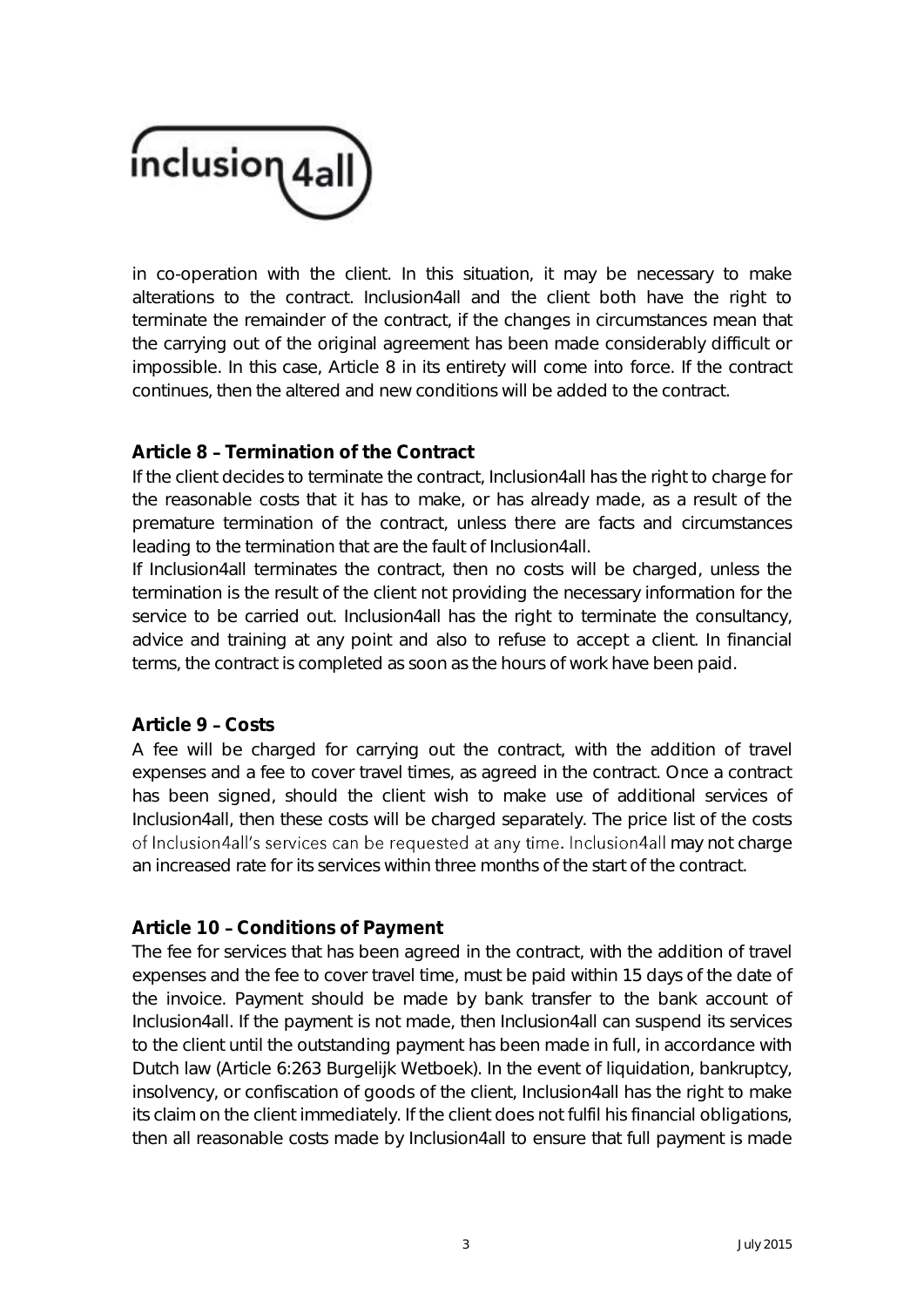

will be the client's. The client is responsible for the fulfilment of his obligations, irrespective of the name on the invoice.

## Article 11 - Intellectual Property

It is absolutely forbidden for the client to make copies of any of Inclusion4all's products, including presentation material, educational material, reports or any other products. Publication and distribution may only be made after specific permission from Inclusion4all.

## **Article 12 Confidentiality and Personal Details**

Inclusion4all is obliged to handle all documents and information about the client with confidentiality. By signing the contract, the client agrees to his personal details being processed. The client has the right to waiver this agreement. In the event that Inclusion4all has to defend itself in civil or criminal proceedings and this information could be of importance, then the client's right to a waiver is cancelled. The client will not publish the content of reports, advice or other written or verbal statements of Inclusion4all to third parties, unless there is a law, regulation or other rule that commits the client to publication or if Inclusion4all has previously given written permission to the client to do so.

#### **Article 13 Liability**

Inclusion4all is liable for shortcomings in the fulfilment of the contract only insofar as these are the result of the failure of Inclusion4all to observe the due diligence, best practice and best workmanship that can be expected in the carrying out of the contract. The liability for any damage caused by the shortcomings will be limited to the amount that Inclusion4all has received for its services. Inclusion4all is not liable for any loss or damage to third parties or damage caused by force majeure. Inclusion4all is not responsible for any damage caused by participation in any training given by Inclusion4all. If a mistake is made because the client did not give Inclusion4all complete or correct information, then Inclusion4all is not liable for any damages.

#### Article 14 - Use of internet

When communication between the client and Inclusion4all takes place through the use of electronic and digital technology (including, but not exclusive to, email and internet), then both parties are responsible for the security of this communication